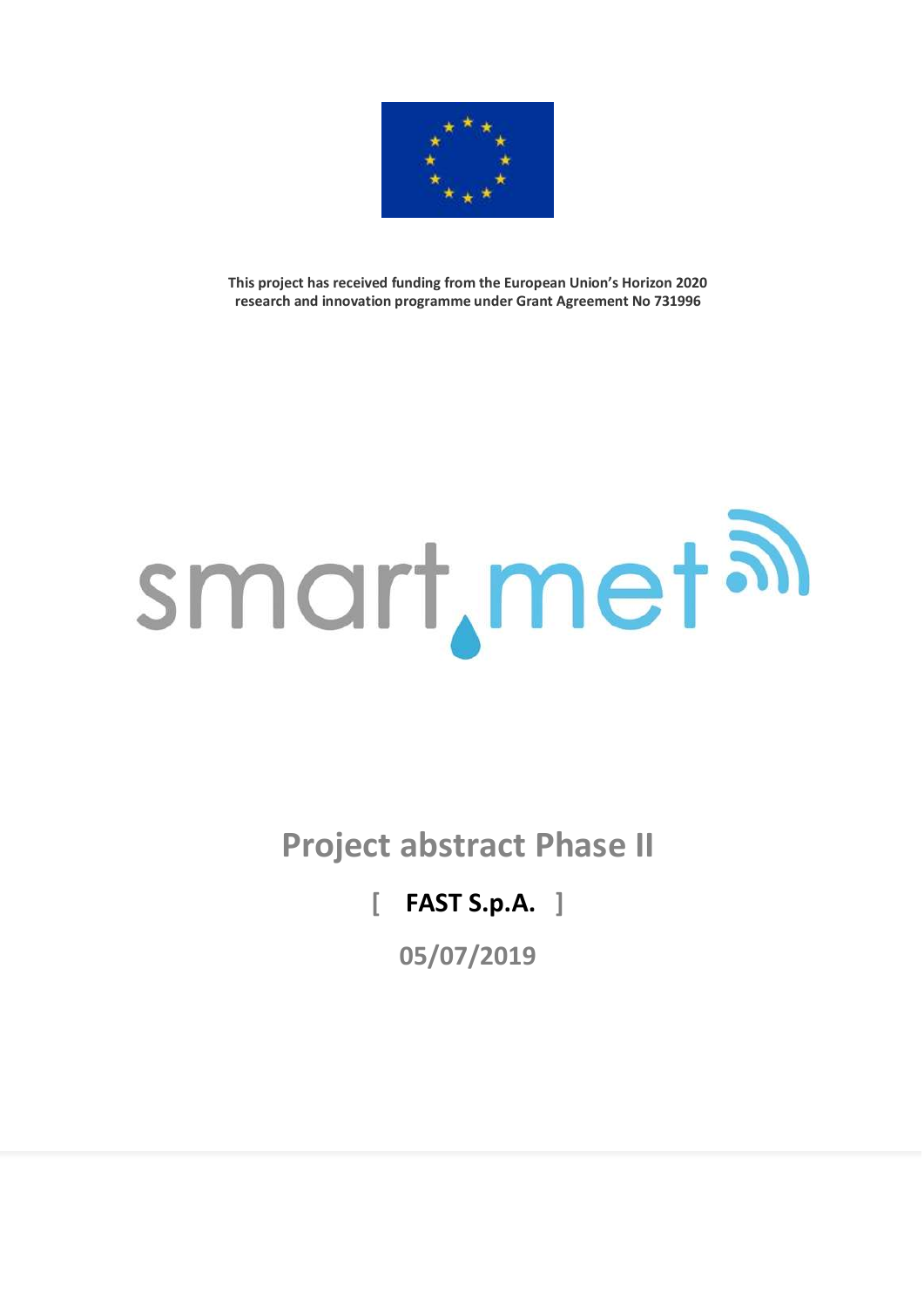

| <b>Contactor Details</b> | Type/ size of legal<br>entity                                                 | Place of performance of<br>contract activities                                                                                                             | <b>Logo</b>             |
|--------------------------|-------------------------------------------------------------------------------|------------------------------------------------------------------------------------------------------------------------------------------------------------|-------------------------|
| Main contractor          | <b>SME</b><br>FAST S.p.A.<br>Via Molino Poncino, 4<br>42019 Scandiano - Italy | % of contract value<br>allocated to main contractor:<br>100 %                                                                                              | Main contractor<br>logo |
|                          | Pierpaolo Cavalli<br>+39 3357172404<br>p.cavalli@fastonline.it                | % of activities for the<br>contract performed by the<br>main contractor in EU<br>Member States or countries<br>associated with Horizon<br>2020:<br>$100\%$ |                         |
|                          |                                                                               |                                                                                                                                                            |                         |
|                          |                                                                               |                                                                                                                                                            |                         |